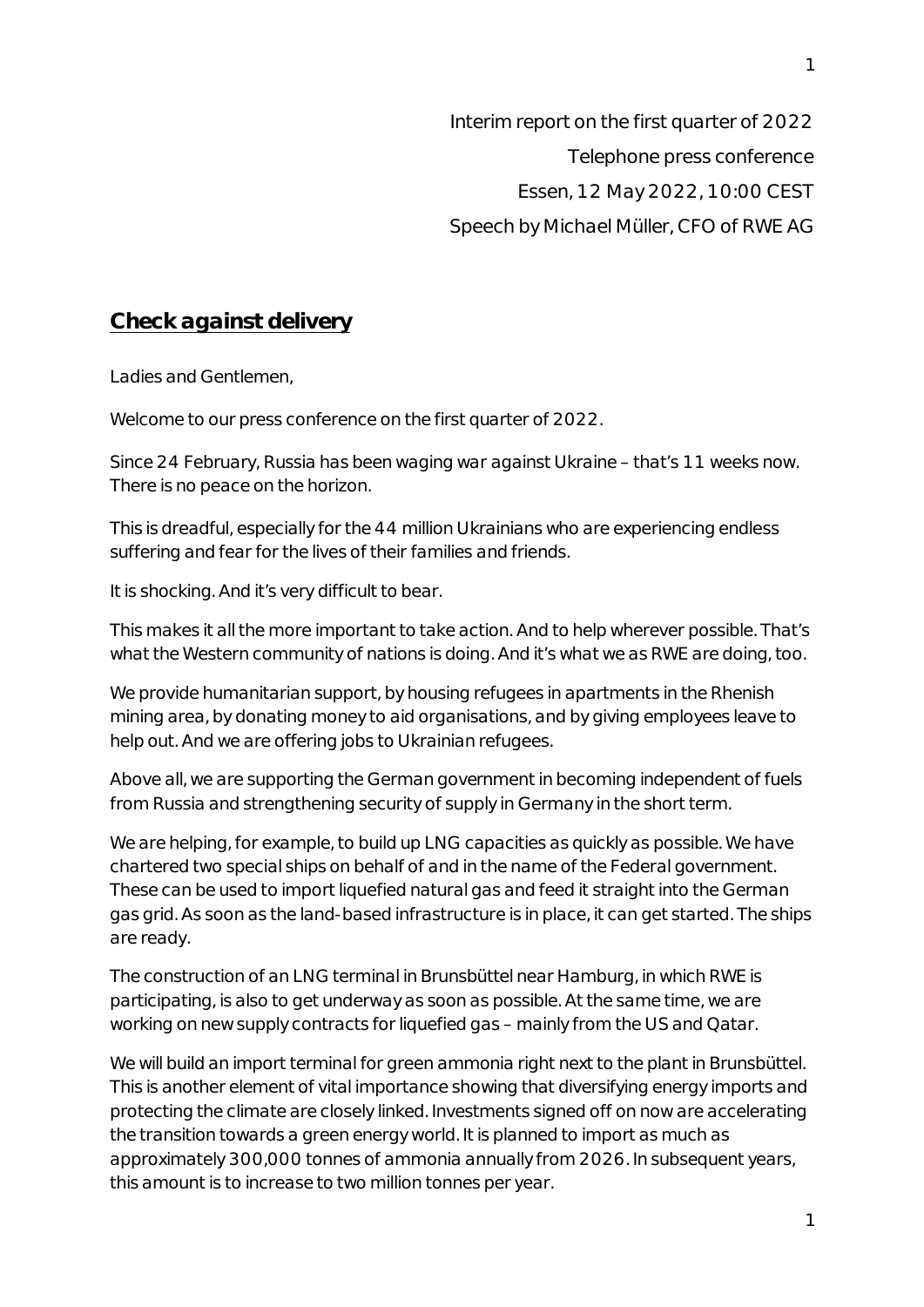The recent cut-off of Russian gas supplies to Poland and Bulgaria has clearly shown that Europe – and in particular Germany – must do everything in their power to become independent of Russian gas as quickly as possible. The speed with which the German government has been acting over recent weeks is necessary, and impressive.

We need more of this.

The German government is optimistic that Germany could become largely independent of Russian gas by summer 2024. For hard coal and crude oil this is already on course to be achieved by autumn and the end of this year, respectively.

With regard to hard coal imports from Russia, the EU has imposed an embargo starting in August. The UK government already imposed sanctions against Russian Railways in March. As a company that's active in the UK, this means that we have not been accepting any coal from Russia since March.

As a consequence we had to write off our long-term supply contract for Russian coal. The resulting loss amounts to around EUR 850 million. We include effects arising from regulatory interventions such as sanctions in the non-operating result. Thus, the write-off does not affect our outlook for the year as a whole.

In view of a possible gas embargo, we have made provisions for our Russian supply contracts. At the start of the war, we had contracted a total of 15 terawatt hours until 2023. We have now reduced our financial exposure to less than 4 terawatt hours.

RWE is aware of its responsibility for security of supply.

Should the government decide to keep coal-fired power stations in reserve for longer or to shut down plants at a later date, we will implement this if it is technically feasible. However, the decision will be made solely by the government. This changes nothing in terms of our strategy.

RWE has been committed to the coal phase-out and will implement it. We are focusing on expanding our green capacities. We will be climate-neutral by 2040.The situation on the energy markets continues to be very dynamic. This is placing big demands on our employees, too. They are doing a terrific job – despite the difficult conditions.

A look at the operational performance confirms this. This was very good in the first three months of the year. RWE is growing, and it's doing it exclusively in its green core business.

By the end of March, we had achieved adjusted EBITDA of around EUR 1.5 billion compared to EUR 883 million for the same period in 2021.

Adjusted EBIT for the RWE Group was around EUR 1.1 billion. It thus almost doubled compared to the same quarter last year.

Adjusted net income improved even more significantly, from EUR 340 million to EUR 735 million.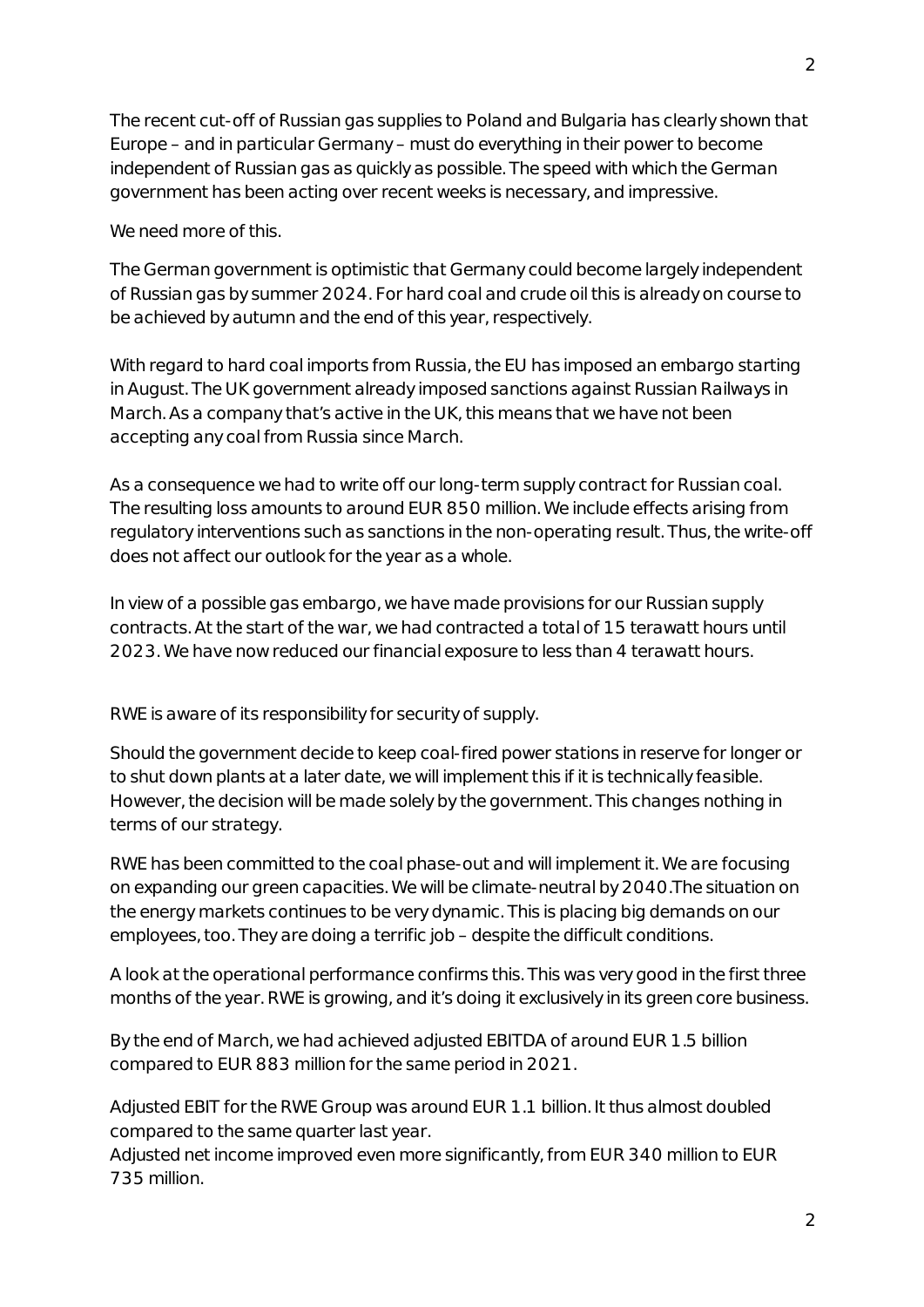This means that our outlook remains unchanged:

- · We expect adjusted EBITDA of between EUR 3.6 billion and EUR 4 billion in 2022.
- · Our target for adjusted EBIT is between EUR 2 billion and EUR 2.4 billion.
- · And for adjusted net income, our target is between EUR 1.3 billion and EUR 1.7 billion.

The Executive Board aims to pay out 90 euro cents per share in dividends.

Let's now look at the various segments in detail:

In the Offshore Wind segment, we achieved adjusted EBITDA of EUR 420 million. This is an increase of over 40 percent compared to the previous year. This is mainly thanks to significantly increased wind speeds. Our new wind farm Triton Knoll also played an important role here; most of its turbines were already operational during the first quarter of 2022.

In the Onshore Wind/Solar segment adjusted EBITDA reached EUR 318 million. In the same quarter of last year the result was negative due to the losses caused by the extreme weather in Texas.

Here, too, more favourable wind conditions and the commissioning of new generation capacity contributed to the encouraging earnings trend.

In the Hydro/Biomass/Gas segment adjusted EBITDA grew to EUR 263 million, partially driven by income from the short-term optimisation of our power plant dispatch.

At EUR 297 million, adjusted EBITDA in the Supply & Trading segment exceeded the high figure registered in the same period last year.

As announced, adjusted EBITDA in the Coal/Nuclear segment declined to EUR 207 million. The main reason was power plant closures as part of the German coal and nuclear phaseouts. At the end of 2021, we took the Gundremmingen C nuclear power station as well as three lignite-fired units offline.

Thanks to our solid financial situation we can continue to make considerable investments going forward. Our gross capital expenditure during the first quarter of 2022 was EUR 568 million. Approximately 90% of our total capex was in line with the criteria of the EU Taxonomy for sustainable investments.

By the end of March we had commissioned most of the turbines at our Triton Knoll wind farm off the British coast. The wind farm has been officially connected to the grid since April. New onshore wind farms in Texas, France and Germany were also commissioned. We are currently investing heavily in the construction of the Kaskasi and Sofia offshore wind farms. Other main capex areas include wind, solar and battery projects in the US and Europe. For the year as a whole, we want to invest significantly more in our core business than last year. In 2021, capex was at EUR 3.7 billion.

Currently, facilities with a total capacity of 5.6 gigawatts are under construction. This includes solar projects in the US with a capacity of around 1.1 gigawatts. Their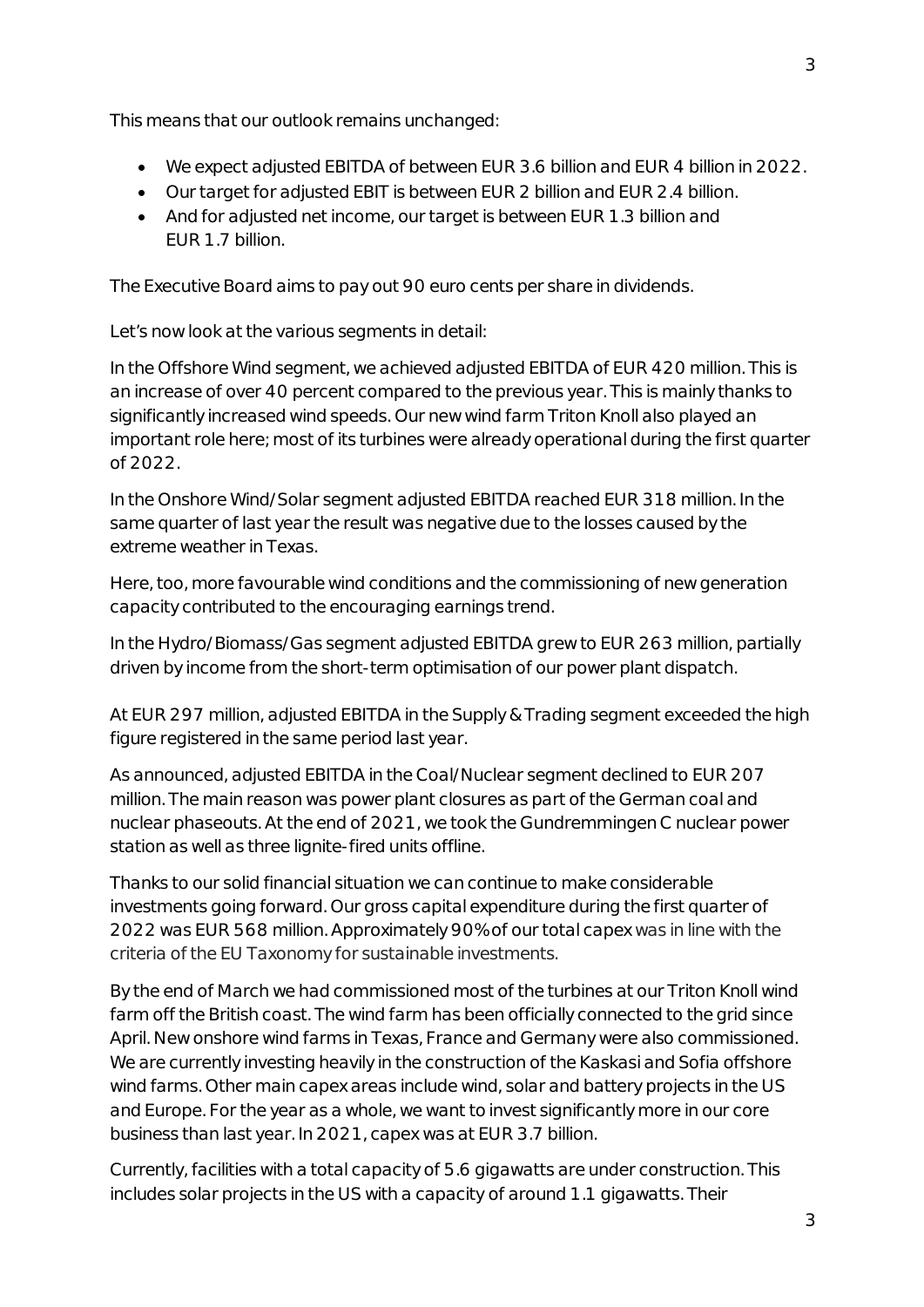completion is being delayed as the US Department of Commerce is currently investigating to what extent photovoltaic modules made in Southeast Asia are subject to anti-dumping duties imposed on China, which have been in place since 2011. The import and shipment of PV modules from Southeast Asia has therefore been largely halted at present.

Our success in the New York offshore wind auction marks our entry into the US offshore market. Together with our partner National Grid Ventures, we were able to secure an area large enough to implement a gross capacity of around 3 gigawatts. That's enough to supply 1.1 million US households with electricity. Provided the project progresses as planned, the wind farm will be commissioned before the end of this decade. We are continuing to make progress in Germany, too: In a new joint venture with the Canadian company Northland Power, we will develop three offshore wind farms north of the island of Juist, with a capacity of up to 1.3 gigawatts.

This concludes the section on our operating performance.

The global transition of energy supply has been picking up speed for some years now. "Growing Green" is the right strategy here. We are investing EUR 50 billion gross in our core business by 2030. This will make RWE greener, bigger and more valuable.

In addition to expanding renewables, our strategy also covers green hydrogen.

With the state government of Lower Saxony confirming funding last week, we have moved one step closer to the construction of a electrolyser facility for producing green hydrogen at our Lingen power plant site.

There, we want to invest EUR 30 million to create 14 megawatts of electrolyser capacity. The planning application has been submitted. Subject to approval by the authorities, building work is set to start in June.

We are also working with great urgency towards constructing a hydrogen storage facility. Germany's first commercial hydrogen cavern storage facility is to be built in Gronau. In order to meet the ambitious schedule, we have now initiated the approval process – even though we are still awaiting confirmation on public funding for the project.

In its "Easter package", the German government stepped up the expansion targets for wind power and solar plants considerably; it promises faster grid expansion and a higher regard in society for renewables.

We welcome all of this.

However, there is still a significant need for optimisation, in particular with regard to the planned Offshore Wind Act.

· With the current proposals, a maximum of half of the green electricity would be available for industry – even though this is where it is needed most urgently. The design of the tender process should thus be adjusted in such a way that industry receives as much green electricity as possible.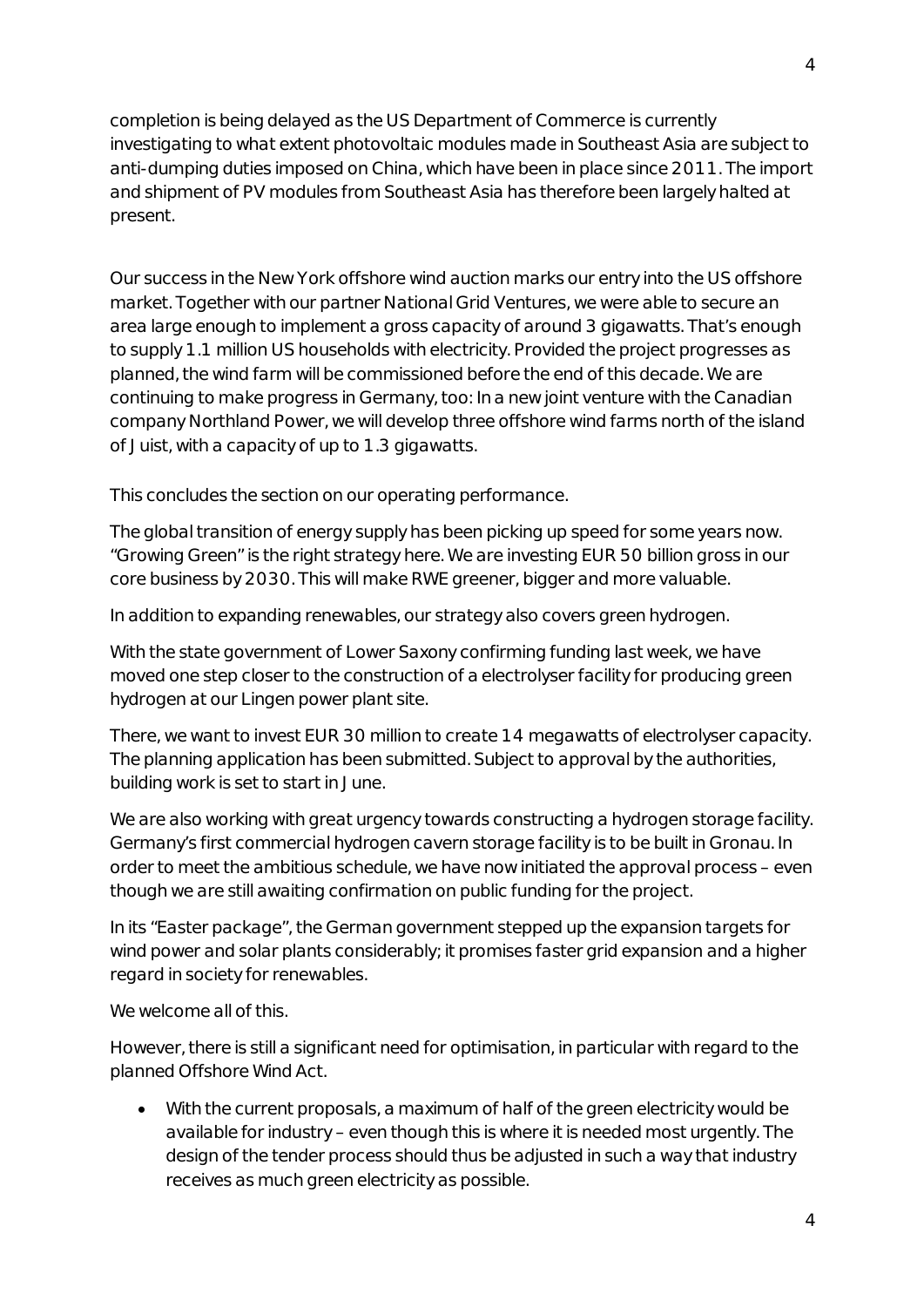- · The proposed tender design for sites that have not been pre-assessed contains a negative bidding component as a selection criterion. This will result in extra costs being passed on to consumers. Electricity tariffs for industry would thus increase unnecessarily, by up to EUR 20 per megawatt hour according to a recent analysis.
- · The proposed maximum values for bids on pre-assessed sites are too low. Especially in the current situation with rising commodity costs this creates a risk of projects not being implemented in Germany for financial reasons.
- · And the inflation rate is being ignored completely. Other countries have successfully used an index-based pricing system.

There is also some room for improvement in terms of the proposals for expanding ground-mounted photovoltaics facilities. It should be easier, for example, to utilise lowyield agricultural land. Even a small proportion would help with adding capacity.

Another useful measure would be to utilise the potential for adding green energy capacity along motorways and railway lines far more consistently.

The Easter package is now going through the legislative process. This presents a good opportunity to discuss some of its individual parts in more detail, in order to achieve the objective of a green and more independent energy supply as quickly as possible.

We are happy to contribute to these discussions.

While this is still ongoing, the "summer package" is also being discussed already. It will focus on finalising the framework for expanding renewables.

In this context, two aspects are particularly important:

- · Expanding renewables requires sites as well as faster approval processes.
- · And the ramping up of the hydrogen economy needs additional stimuli so that the full potential of hydrogen can be harnessed for decarbonising industry.